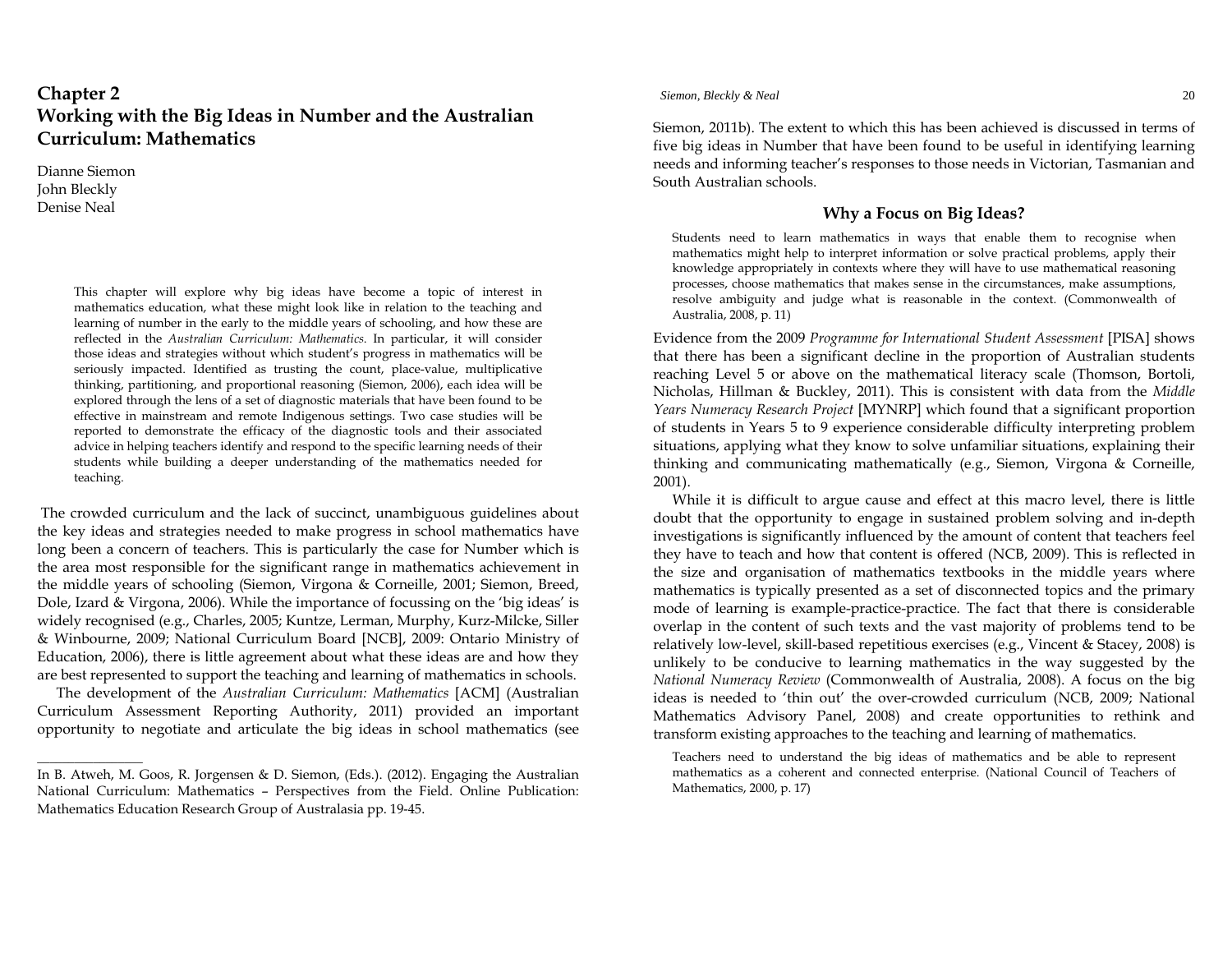A focus on big ideas and the links between them is also needed to strengthen student understanding and help deepen teacher knowledge and confidence for teaching mathematics (Charles, 2005), the importance of which has been demonstrated by research on the characteristics of effective teachers of mathematics (e.g., Askew, 1999; Charles, 2005; Clarke & Clarke, 2002; Hattie, 2003; Ma, 1999). For instance, effective teachers recognise the connections between different aspects and representations of mathematics. They ask timely and appropriate questions, facilitate and maintain high-level conversations about important mathematics, evaluate and respond to student thinking during instruction, promote understanding, help students make connections, and target teaching to ensure key ideas and strategies are understood. "A clearly, succinctly written curriculum will assist this" (NCB, 2009, p. 12).

### **What is a 'Big Idea' in School Mathematics?**

The content of school mathematics has always been subjected to some form of categorisation. In recent times, these categorisations have included process as well as content strands, for example, the *National Statement on Mathematics for Australian Schools* (Australian Education Council, 1991). For its purposes, PISA categorised school mathematics in terms of 'quantity, space and shape, and uncertainty'. In the *Discussion Paper on School Mathematics for the 21st Century*, the Australian Association of Mathematics Teachers (2009) added 'variables, relationships and change' to the PISA list but also included four 'mathematical actions'. The ACM is organised in terms of three content strands – 'Number and Algebra, Measurement and Geometry, and Statistics and Probability' - and four proficiencies. While some of these categories (e.g., quantity, uncertainty) might be regarded as really big ideas in school mathematics, they are too broad to inform teacher's everyday practice. A more refined set of key ideas and strategies and the links between them is needed to inform teaching and scaffold student learning.

Charles (2005) defines a 'big idea' as "a statement of an idea that is central to the learning of mathematics, one that links numerous mathematical understandings into a coherent whole" (p. 10). For example, "Any number, measure, numerical expression, algebraic expression, or equation can be represented in an infinite number of ways that have the same value" (p. 14) is a statement of a big idea. However, while he identifies twenty-one 'Big Ideas' in mathematics and provides 'examples of mathematical understandings' for each, no claims are made about possible learning progressions or developmental priorities beyond what is loosely and perhaps unintentionally implied by the organization of the list. For example,

Big Idea #2: The base ten numeration system is a scheme for recording numbers using digits 0-9, groups of ten, and place value. … (p. 13)

Big Idea #13: Rules of arithmetic and algebra can be used together with notions of equivalence to transform equations and inequalities so solutions can be found. (p. 18)

While not defining a 'big idea', the Ontario Ministry of Education (2005) lists five 'big ideas' in number sense and numeration for K to 3 – 'counting, operational sense, quantity, relationships, and representations'. For Years 4 to 6 'counting' is replaced by 'proportional reasoning' and in Years 7 to 8, the list is reduced to 'quantity relationships, operational sense, and proportional relationships'. This approach provides some indication of the developmental progressions involved but these are not specifically delineated.

More recently, the *Awareness of the Big Ideas in Mathematics Classrooms* project (Kuntze, Lerman, Murphy, Siller et al., 2009), which is aimed at "encouraging teachers' reflections on overarching concepts in mathematics and on their potential for learning" (p. 9), has identified four characteristics of big ideas. These can be summarised as ideas that have high potential for building conceptual understanding, meta-knowledge about mathematics as a science, meaningful communication strategies, and professional reflection. Examples of big ideas from this standpoint include 'using multiple representations', 'giving arguments or proving' and 'dealing with infinity'. While these are undoubtedly important indicators of mathematical reasoning and best teaching practice, it is not clear how these translate to learning trajectories that could be used to inform teaching and support mathematics learning over time.

For the purposes of the *Assessment for Common Misunderstandings* (Siemon, 2006) and the *Developmental Maps* (Siemon, 2011a) which were developed for the Victorian Department of Education and Early Childhood Development [DEECD], a 'big idea' in mathematics:

- is an idea, strategy, or way of thinking about some key aspect of mathematics without which, students' progress in mathematics will be seriously impacted;
- encompasses and connects many other ideas and strategies;
- serves as an *idealised cognitive model* (Lakoff, 1987), that is, it provides an organising structure or a frame of reference that supports further learning and generalizations;
- cannot be clearly defined but can be observed in activity … (Siemon, 2006, 2011a).

# **Why Big Ideas in Number?**

Teachers routinely point to Number as the most difficult aspect of the school mathematics to teach and learn. This is reflected in the time spent on number in the school mathematics curriculum and evident in the data from the MYNRP, which used rich assessment tasks and partial credit items to explore number sense,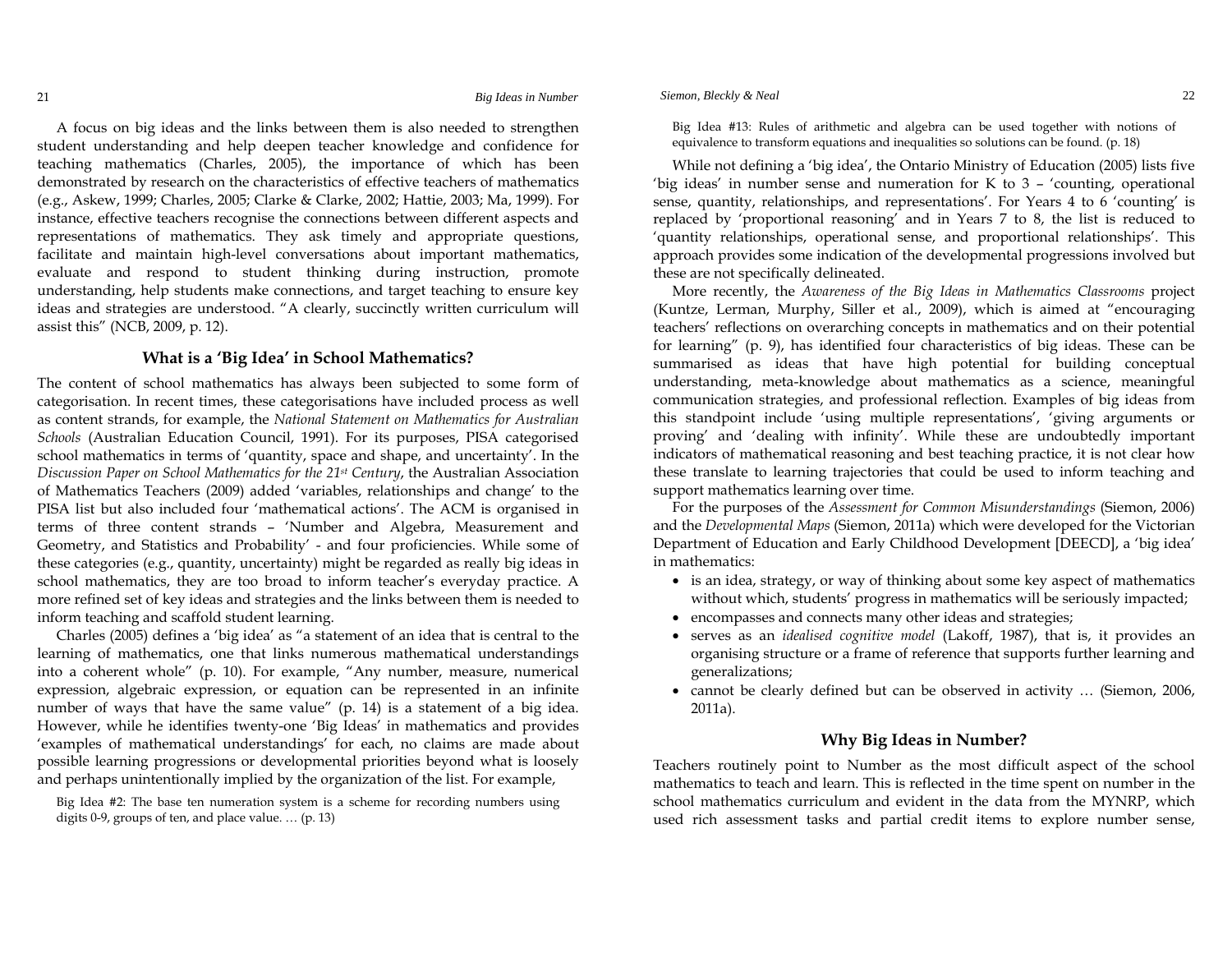measurement and data sense, and space sense in a structured sample of 6859 Year 5 to 9 students in 1999-2001 (Siemon, Virgona & Corneille, 2001). The results of this large-scale study found that there was as much difference in numeracy achievement within schools as between schools, that in any one year level there was there was up to an 8 year range in ability, and the needs of 'at risk' learners were not being met. A key finding of the MYNRP was that the differences in performance were almost entirely due to difficulties with larger whole numbers, decimals, fractions, multiplication and division, and proportional reasoning, collectively recognised as multiplicative thinking (Vergnaud, 1983).

As a consequence, the *Scaffolding Numeracy in the Middle Years* [SNMY] project was designed to explore the development of multiplicative thinking in Years 4 to 8 using rich tasks and partial credit items. Rasch modeling (e.g., Bond & Fox, 2001) was used to analyse the responses of just under 3200 students in three school clusters (one secondary school and three or more associated primary schools), two in Victoria and one in Tasmania (Siemon, Breed et al., 2006). A *Learning and Assessment Framework for Multiplicative Thinking* [LAF] was identified on the basis of this analysis comprising eight hierarchical zones ranging from additive, count-all strategies (Zone 1) to the sophisticated use of proportional reasoning (Zone 8) with multiplicative thinking not evident on a consistent basis until Zone 4. The proportion of students by Zone by Year level is shown in Figure 1.



*Figure 1.* Proportions of students by Zone and Year Level from the initial phase of SNMY Project

The results of the SNMY confirmed the finding of the MYNRP that there was an 8 year range in achievement at each year level and when the LAF Zones were analysed against curriculum expectations, it was evident that up to 40% of Year <sup>7</sup>

and <sup>8</sup> students performed below curriculum expectations and at least 25% were well below expected level (Siemon, Breed et al., 2006).

This discrepancy is unacceptable in a country that prides itself on providing opportunities for all (Ministerial Council on Education, Employment, Training & Youth Affairs, 2008). Multiplicative thinking is a key indicator of success in school mathematics in the middle years and as such it is imperative that the key ideas and strategies that underpin the transition from additive to multiplicative thinking are clearly articulated and understood by teachers and curriculum developers. A focus on the big ideas in number is essential to inform more targeted approaches to the teaching and learning of mathematics to ensure that all students have the opportunity to deepen their understanding and participate fully and effectively in school mathematics.

#### **Big Ideas in Number and the Australian Curriculum: Mathematics**

Scaffolding student learning is the primary task of teachers of mathematics. However, this cannot be achieved without accurate information about what each student knows already and what might be within the student's grasp with some support from the teacher and/or peers. This not only requires a clear understanding of the key ideas, representations and strategies in school mathematics, how they are connected and how they might be acquired over time, it also requires assessment techniques that expose student thinking, interpretations of what different student responses might mean, and some practical ideas to address the particular learning needs identified (Siemon, 2006). As we have seen above, this is particularly important in relation to a relatively small number of 'big ideas' and strategies in Number.

The *Assessment for Common Misunderstanding* tools [hereinafter referred to as the tools] were developed for the Victorian Department of Education and Early Childhood Development (see Siemon, 2006) to address this need. They draw on research-based tasks and represent what Callingham (2011) has referred to as productive assessment, in that they provide useful, timely, appropriate information fit for purpose. Based on earlier work with pre-service teachers and schools in the Northern Territory (Siemon, Enilane & McCarthy, 2004), the tools were developed to help teachers better "understand and monitor their individual students' developing strategies and particular learning needs" (National Curriculum Board, 2008, p. xiv) in relation to a small number of very big ideas in Number without which student's progress in mathematics will be severely restricted. These ideas are summarised in Table 1. The first five ideas are then considered in terms of their associated tools and the ACM (version 1.2) as it is these ideas that most concern the development of multiplicative thinking in the middle years of schooling.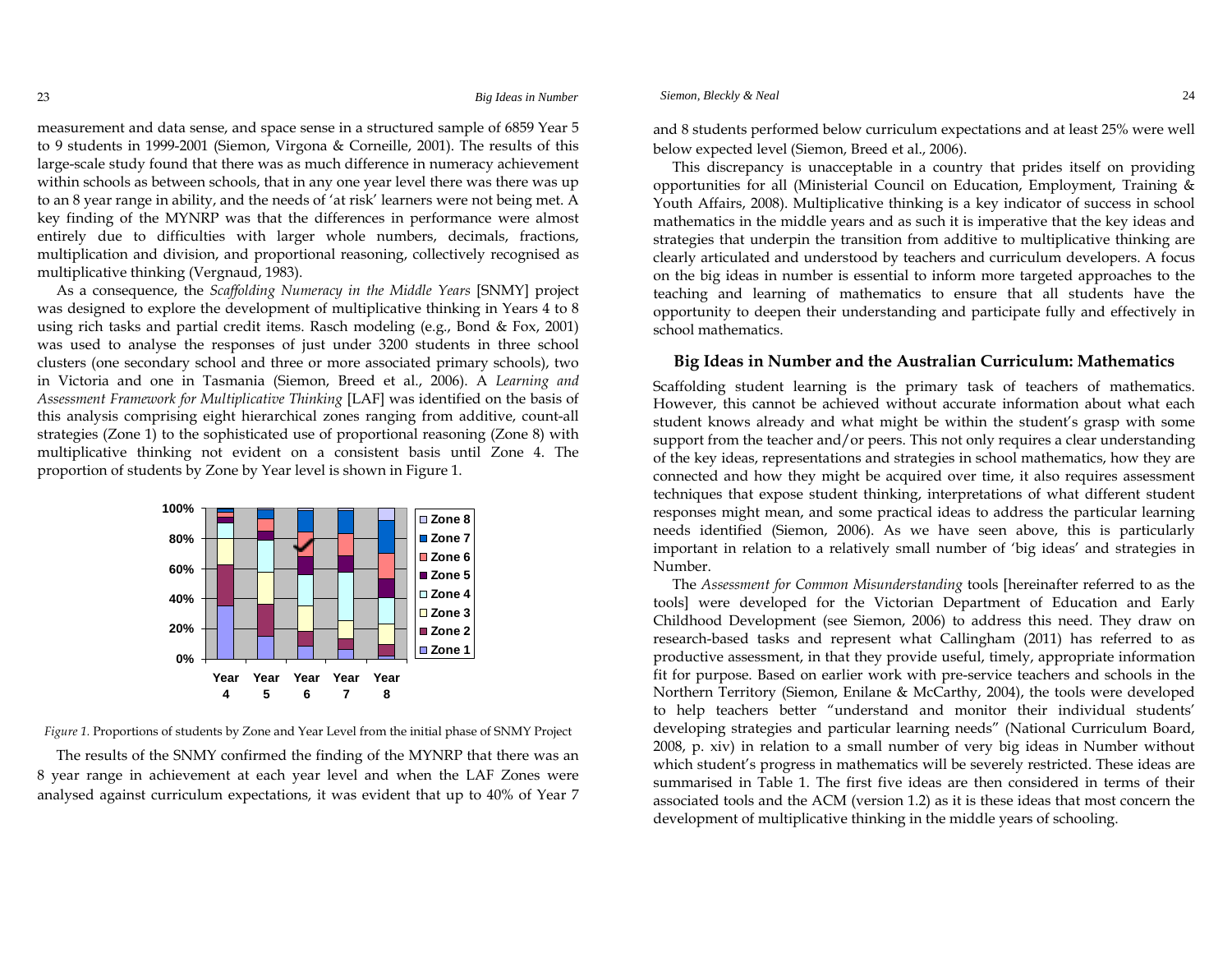25

*Big Ideas in Number*

Table 1. Big ideas in Number by stages of schooling (Siemon, 2006)

| By the end of:         | Big Idea                         | Indicated by:                                                                                                                                                                                                                                                                                                                                                                 |
|------------------------|----------------------------------|-------------------------------------------------------------------------------------------------------------------------------------------------------------------------------------------------------------------------------------------------------------------------------------------------------------------------------------------------------------------------------|
| <b>Foundation Year</b> | Trusting the<br>Count            | Access to flexible mental objects for the numbers to ten based on part-part-whole<br>knowledge derived from subitising and counting (e.g., know that $7$ is 1 more than 6, 1<br>less than 8, 5 and 2, 2 and 5, 3 and 4 without having to make or count a collection of 7)                                                                                                     |
| Year <sub>2</sub>      | Place-value                      | Capacity to recognise and work with place-value units and view larger numbers as<br>counts of these units rather than collections of ones (e.g., able to count forwards and<br>backwards in place-value units)                                                                                                                                                                |
| Year 4                 | Multiplicative<br>Thinking       | Capacity to work flexibly with both the number in each group and the number of groups<br>(e.g., can view 6 eights as 5 eights and 1 more eight). Recognises and works with<br>multiple representations of multiplication and division (e.g., arrays, regions and 'times<br>as many' or 'for each' idea).                                                                      |
| Year 6                 | (Multiplicative)<br>Partitioning | Ability to partition quantities and representations equally using multiplicative reasoning<br>(e.g., a fifth is smaller than a quarter, estimate 1 fifth on this basis then halve and halve<br>remaining part again to represent fifths), recognise that partitioning distributes over<br>previous acts of partitioning and that numbers can be divided to create new numbers |
| Year 8                 | Proportional<br>Reasoning        | Ability to recognise and work with an extended range of concepts for multiplication and<br>division including rate, ratio, percent, and the 'for each' idea, and work with<br>relationships between relationships                                                                                                                                                             |
| Year 10                | Generalising                     | Capacity to recognise and represent patterns and relationships in multiple ways<br>including symbolic expressions, devise and apply general rules                                                                                                                                                                                                                             |

The following descriptions draw on material written for the DEECD in 2006 and 2011 (Siemon, 2006, 2011a) and Siemon, Beswick, Brady, Clark, Faragher & Warren (2011). They comprise a number of easy to administer, performance-based tasks designed to address a key area of Number at different levels of schooling from Foundations to the end of Year 10. In the associated teaching advice a range of student responses is identified for each task and, for each of these, an interpretation of what the response implies is provided together with targeted teaching suggestions.

# *Siemon, Bleckly & Neal* 26

#### *Trusting the Count*

The term 'trusting the count' was originally proposed by Willis (2002) to draw attention to the fact that children may not believe that if they counted the same collection again they would arrive at the same amount. More recently this term has been appropriated and extended to refer not only to the belief that counting will produce an invariant result (literal interpretation), but also to the capacity to access mental objects for the numbers to ten that render counting unnecessary in most dealings with those numbers (Siemon et al., 2011). Derived primarily from extensive experiences with subitising (the ability to recognise small collections without counting), a child trusts the count for a number such as 8 when he or she can access a repertoire of knowledge items and images for 'eightness' that obviates the need to represent and count collections of 8 in order to work with 8. Viewed in this way, trusting the count also supports a sense of numbers beyond ten, for example, a collection of 16 can be recognised as 1 ten and 6 more without counting on by ones (Siemon, 2006).

Trusting the count is a big idea that builds on and connects early number ideas derived from counting and subitising. In particular, it presumes children are familiar with the number naming sequence and understand what is meant by *more, less* and *the same* in this context. Trusting the count is not about addition or subtraction, although it is a key component of additive thinking. It is about deeply understanding what each of the numbers to ten means and the various ways in which they might be represented in terms of their parts. It is an essential prerequisite for understanding larger numbers and developing a sense of quantitative reasoning (Smith & Thompson, 2007).

Two tools are used to evaluate children's capacity to trust the count (see Siemon, 2006). The first assesses children's capacity to recognise numbers to 5 without counting and on this basis to recognise the remaining numbers to ten without counting referred to as *conceptual subitising* by Clements and Samara (2007). The second tool is based on a task developed by Steffe and his colleagues in the early 1980s to evaluate children's counting strategies (Steffe, Cobb & von Glasersfeld, 1988). It is used in this context to examine the extent to which children have access to mental objects for the numbers to ten.

The *Australian Curriculum: Mathematics* [ACM] at this level of schooling refers to the 'language and processes of counting' (ACMNA001) and the ability to 'connect number names, numerals and quantities (ACMNA002), 'subitise small collections' (ACMNA003) and 'compare, order and make correspondences between collections' (ACMNA289). While these capacities are necessary to build mental objects for each of the numbers to ten, they are not sufficient. By the end of their first 12 to 18 months of school, children need a deep understanding of the numbers to 10 that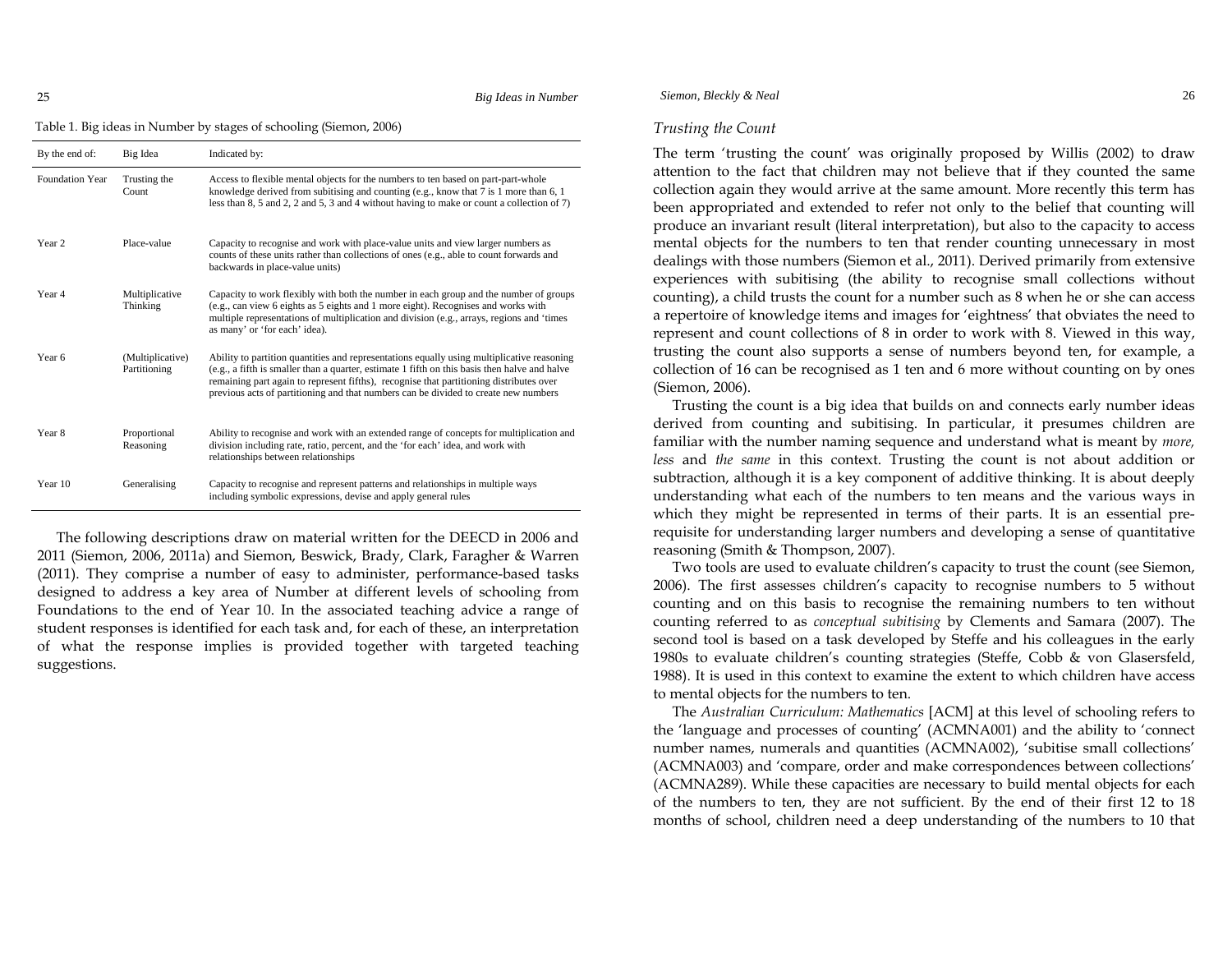goes beyond the language and processes of counting to ensure that when they hear, read, write, or say a number such as 'seven', they can imagine that number in terms of its parts (e.g., as 1 more than 6, 5 and 2, or 3 and 4) and how it relates to other numbers (e.g., as 1 less than 8 or 3 less than 10), without having to make, count or literally 'see' a collection of 7 objects. A deliberate and explicit focus on the development of *part-part-whole knowledge* is needed to ensure that children move beyond the language and processes of counting to develop mental objects for each of the numbers to ten that they can use flexibly without recourse to materials or models.

### *Place Value*

The big idea of place-value in the early years of schooling is that it provides a system of new units based on the notion that '10 of these is 1 of those' that can be used to work with and think about larger whole numbers in efficient and flexible ways. By the end of their third year of school (generally Year 2), most students can count by ones to 100 and beyond, read and write numbers to 1000, orally skip count by twos, fives and tens, and identify place-value parts (e.g., they can say that there are 4 hundreds 6 tens and 8 ones in 468). However, these behaviours do not necessarily mean that children understand place-value as many students still think about or imagine these numbers as collections of ones, and they are unable to rename numbers in terms of their place-value parts (e.g., rename 476 as 47 tens and 6 ones) or work in place-value parts (e.g., name the number 2 tens less than 5308). That is, they do not recognise tens, and hundreds as units within a larger, placebased system of numeration.

Four tools are used to evaluate the extent to which children understand placevalue. The first, the Number Naming Tool is based on a task used by Ross (1989) and explores the meanings children attach to 2-digit numerals (e.g., the meaning of 6 and 2 in 26) and the extent to which they can be distracted by regrouping 26 counters into groups of 4 (i.e., they understand ten as a countable unit). The Efficient Counting Tool indicates the extent to which students can use twos, fives or tens as countable units to count large collections more efficiently. The Sequencing Tool explores the strategies students use to locate a 2-digit number on a 0-100 number line and the Renaming and Counting Tool examines student's capacity to name and rename a 3-digit number and count forwards and backwards in place-value parts from a given 4-digit number.

In the ACM, although number and place-value is used as a thread across all year levels there are only four references to place-value in the content descriptions, one at Year 1, one at Year 3 and two at Year 4. The first, "count collections to 100 by partitioning numbers using place value" (ACMNA014), can be accomplished

#### *Siemon, Bleckly & Neal* 28

without recognising tens as units (e.g., 'partitioning' 43 as 40 and 3 does not emphasise ten as a countable unit as 40 is the name for 40 ones). The next two descriptors are concerned with assisting calculations (ACMNA053 and ACMNA073) and the fourth is concerned with the extension of the place-value system "to tenths and hundredths" (ACMNA079). Number sequences and skip counting are variously referred to in Years 1 and 2 (e.g., ACMNA012 and ACMNA026) but counting by twos, threes, fives or tens does not necessarily mean that 2, 3, 5 and 10 are understood as countable units. A count of 3, 6, 9, 12, … or 10, 20, 30, 40, … could simply be seen as a shortened form of counting by ones.

The ability to "recognise, model, read, write, and order numbers to at least 100" (ACMNA013), "to at least 1000" ( ACMNA027), "to at least 10 000 (ACMNA052), and "to at least tens of thousands" (ACMNA072) are necessary pre-requisites for working with larger numbers but again, these capacities do not necessarily mean that children understand the structural basis of the base ten system of numeration or recognise tens, hundreds, and thousands as abstract composite units (Siemon et al., 2011).

Additive thinking is not regarded as a big idea in its own right as it builds upon the two ideas of trusting the count and place value (Siemon et al., 2011). It is evident when children work with numbers as mental objects and rename numbers as necessary to facilitate calculations. For example, asked to calculate 36 and 27, an accomplished additive thinker might draw on her knowledge of place value to recognise this sum as 5 tens and 13 ones and therefore 63. Alternatively, she might add 2 tens to 36 to get 56 then, recognising 7 as 4 and 3, add 4 to 60 then 3 more to arrive at 63.

#### *Multiplicative Thinking*

For the purposes of the SNMY project, multiplicative thinking was described in terms of:

- a capacity to work flexibly and efficiently with an extended range of numbers (and the relationships between them);
- an ability to recognise and solve a range of problems involving multiplication and/or division including direct and indirect proportion; and
- the means to communicate this effectively in a variety of ways (e.g., words, diagrams, symbolic expressions, and written algorithms) (Siemon, Breed et al., 2006)

Multiplicative thinking is a critically important 'big idea' as it underpins virtually all of the work in number and algebra in the middle years of schooling. By the end of Year 4 students need to be able to think about multiplication in a number of different ways so they can recognise when multiplication is required and how it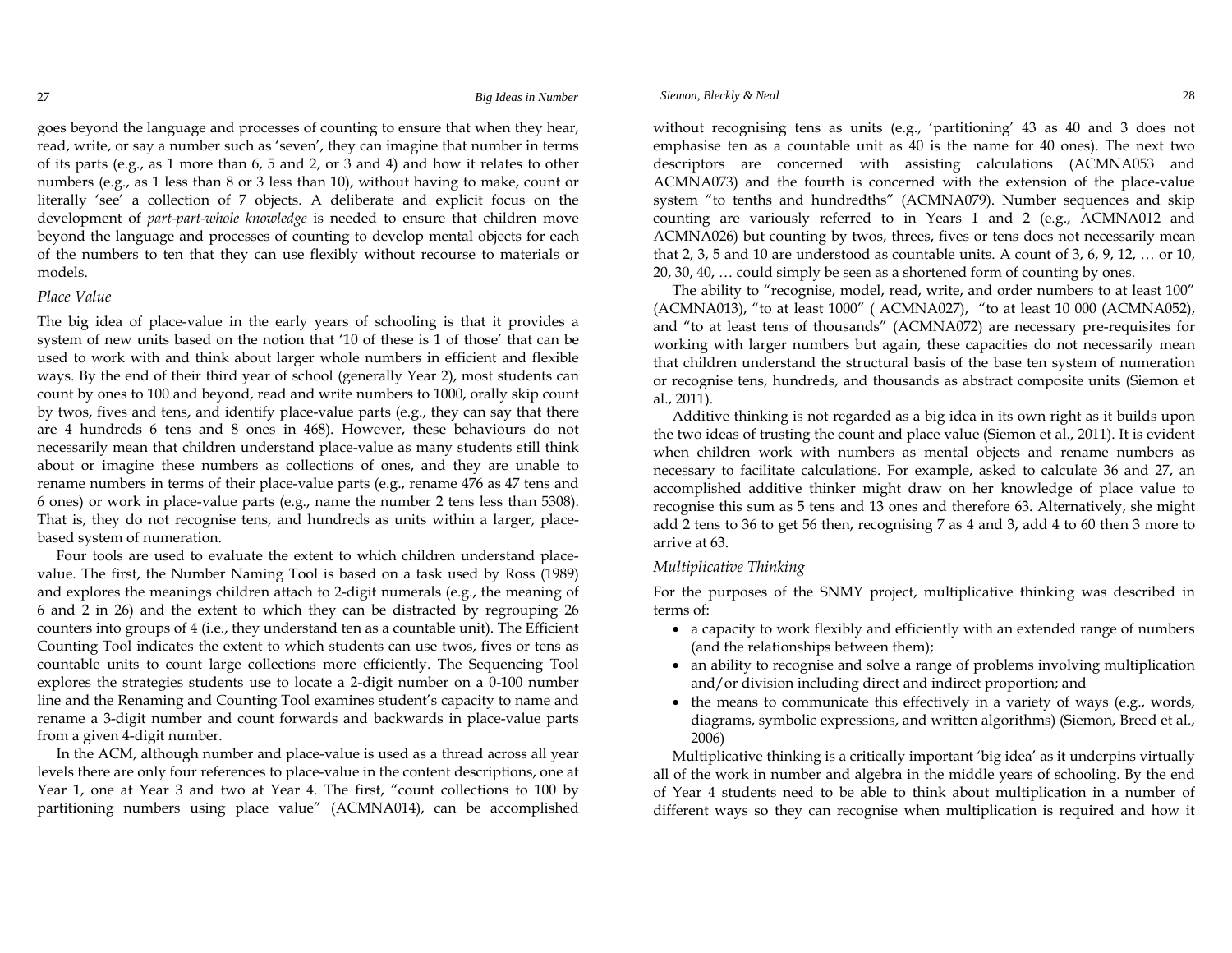relates to division, develop efficient mental strategies and meaningful forms of written computation to solve a wider range of problems, and make connections to fraction representations, percent, rate and ratio. To achieve this they need to experience multiplication and division in ways that support a critical shift in thinking from a reliance on equal groups and repeated addition to a more general understanding of multiplication and division in terms of factor-factor-product (Siemon et al., 2011).

Six tools are provided to evaluate multiplicative thinking at this level. These are summarised in Table 2.

| Tool                             | Designed to evaluate student's capacity to:                                                                                                                                                           |
|----------------------------------|-------------------------------------------------------------------------------------------------------------------------------------------------------------------------------------------------------|
| Additive strategies              | access to mental objects for the numbers to ten and efficient mental strategies for addition and<br>subtraction                                                                                       |
| Countable units                  | recognise numbers as abstract composite wholes (Killion, Steffe & Stanic, 1989), that is, as countable<br>units in the absence of physical materials/models                                           |
| Sharing                          | share equally, recognise commutativity (e.g., that 3 groups of 4 is the same as 4 groups of 3),<br>appreciate the meaning of 'times as many as'                                                       |
| Array and region                 | use the properties of arrays and regions to determine the total amount without counting by ones or<br>skip counting                                                                                   |
| Cartesian product                | solve problems involving the Cartesian product or 'for each' idea of multiplication (e.g., the total<br>number of lunch orders given three types of bread, 4 different fillings and 2 types of fruit) |
| Simple proportional<br>reasoning | Use 'if  then' reasoning to solve simple proportional reasoning problems (Clarke & Kamii, 1996)                                                                                                       |

Table 2. Tools used to examine the emergence of multiplicative thinking (Siemon, 2006)

In the ACM, the only reference to any of these key ideas is in Foundations where sharing is mentioned (ACMNA004) and in Year 2 where students are expected to recognise and represent "multiplication as repeated addition, groups and arrays" (ACMNA031) and "division as grouping into equal sets" (ACMNA032). However, sharing a collection equally does not necessarily indicate multiplicative thinking unless students recognise the relationship between the dividend and the quotient (Nunes & Bryant, 1996) and working with arrays is no guarantee of multiplicative thinking either unless the focus of attention is shifted from a count of groups of the same size (additive) to a given number of groups of any size (Siemon et al., 2011). Importantly, the region idea is not mentioned at all and yet this underpins the 'area' or 'by' idea of multiplication (i.e., each part multiplied by every other part) which is needed to support the multiplication of larger whole numbers (e.g., 2-digit by 2digit multiplication), the interpretation of fraction diagrams (e.g., thirds by fifths are fifteenths) and ultimately the multiplication of linear factors.

In Year 3 students are expected to "recall multiplication facts of two, three, five and ten and related division facts" (ACMNA056). This wording together with the reference to number sequences "increasing and decreasing by twos, threes, fives and tens" (AMNA026) in Year 2 implies that the multiplication facts are learnt in sequence (e.g., 1 three, 2 threes, 3 threes, 4 threes, 5 threes etc) rather than on the basis of number of groups irrespective of size (e.g., 3 of anything is double the group and one more group). The references to "investigate number sequences involving multiples of 3, 4, 6, 7, 8, and 9" (ACMNA074) and "recalling multiplication tables" (Fluency proficiency) at Year 4 reinforce this observation. This is unfortunate given the reported success of alternate approaches to learning the multiplication facts based on commutativity and distributivity (not mentioned in the ACM until Year 7) and renaming numbers (e.g., McIntosh & Dole, 2004; Siemon et al., 2011).

Factors and multiples are referred to in Year 5 (ACMNA098), "properties of primes, composite, square and triangular numbers" in Year 6 (ACMNA122), indices in Years 7 and 8 (ACMNA149 & ACMNA182), and solving problems involving specified numbers and operations across year levels (e.g., ACMNA100, ACMNA101 and ACMNA103). These content descriptors vary little from the topic-based curriculum of 50 years ago. There is no suggestion of the connections between them or that something other than a repeated addition model of multiplication is needed to support a deep understanding of factors and indices (Confrey, Maloney, Nguyen, Mojica & Myers, 2009).

# *Partitioning*

The idea that a collection or a quantity can be expressed in terms of its parts is fundamental to developing a strong sense of number. This can be done additively (as in part-part-whole knowledge and renaming whole numbers in terms of their place-value parts) or multiplicatively (as in the production of equal parts). To clarify this distinction, Confrey and her colleagues (Confrey, et al., 2009) introduced the term equipartitioning (or splitting) to refer to

behaviors that create *equal-sized groups*. In addition, we would assert that division is most directly derived from equipartitioning, with multiplication following as its inverse, rather than the traditional view that multiplication precedes division. … Equipartitioning/splitting as an operation leads to partitive division as well as to multiplication. (p. 347)

Multiplicative partitioning, equipartitioning, or partitioning as it is used in this context is a 'big idea' that underpins the capacity to work meaningfully with rational numbers and their representations. In particular, to compare, order and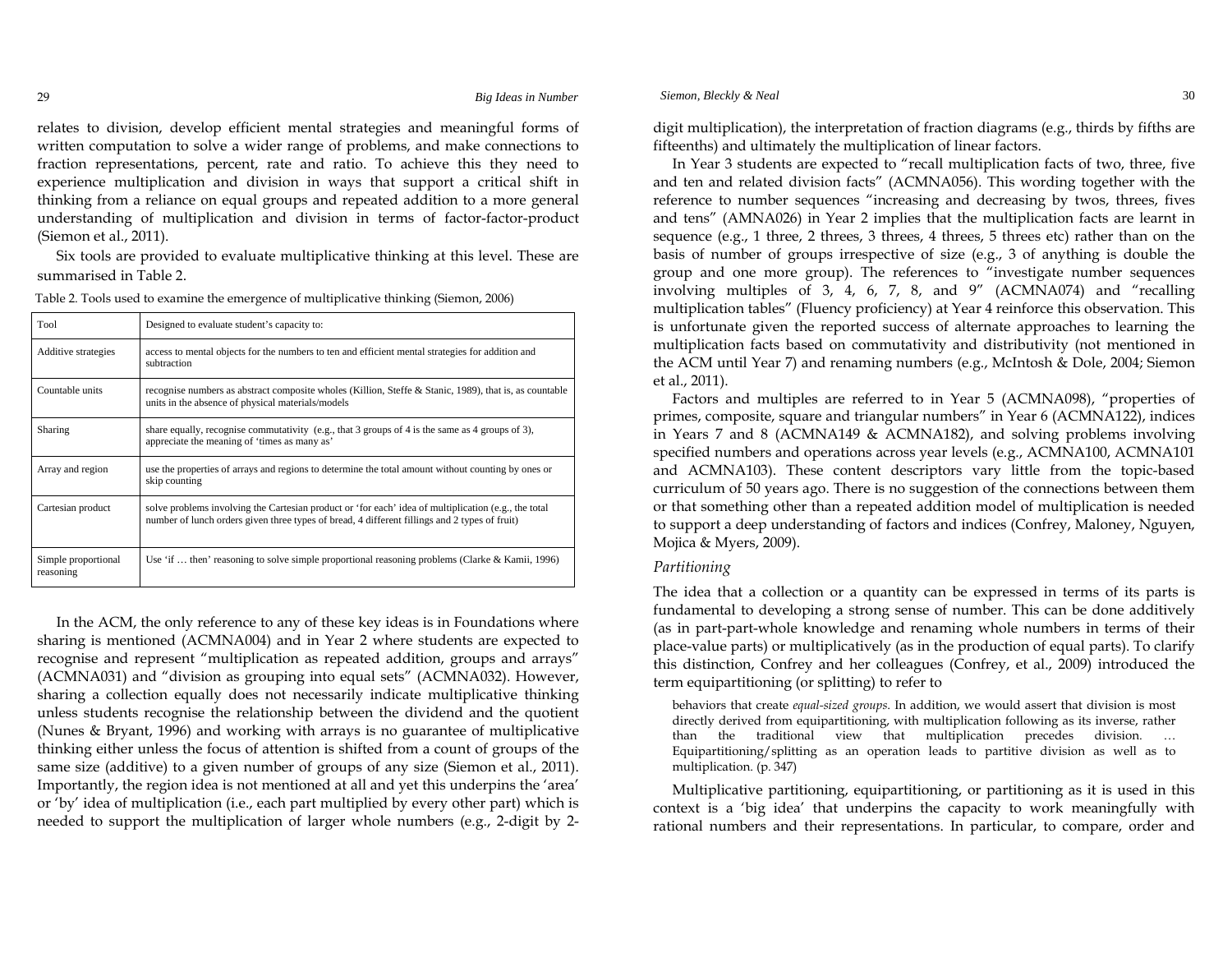rename fractions, build strong connections between multiplication, division, fractions and decimals, and support the extension of multiplicative thinking to rate, ratio and percent (Siemon et al., 2011).

Seven tools examine the following indicators of partitioning as it is used in this context.

- Distinguish between fraction and non-fraction representations in multiple settings.
- Recognise the relationship between the number of equal parts and the size and name of the parts (e.g., as the number of parts/shares increase the size of each part or share decreases).
- Use efficient multiplicative strategies to construct indicative fraction diagrams and line models, name and record common fractions and decimals
- Recognise that the relative magnitude of a fraction depends upon the relationship between the numerator ('how many') and the denominator ('how much').
- Use meaningful strategies to compare, order and rename common fractions and decimal fractions.

In the early years, the ACM refers to the capacity to "recognise and describe half as one of two equal pieces" (ACMNA016) and "to recognise and interpret common uses of halves, quarters and eighths of shapes and collections" (ACMNA033) but no mention is made of the important link to sharing which provides a powerful basis for the creation of equal parts and the link between fractions and partitive division (Nunes & Bryant, 1996). In Year 3, students are expected to be able to "model and represent unit fractions including 1/2, 1/4, 1/3, 1/5 and their multiples to a complete whole" (ACMNA058). This suggests that fraction symbols are expected at this stage, which is problematic given the well known difficulties associated with interpreting fraction symbols and representations (e.g., Lamon, 1999). Also, the reference to counting fractions at Year 4 (ACMNA078) appears to privilege the fraction as number or measure idea over the many other representations of fractions, for example, part-whole relations, quotients, ratios and operators (Confrey et al., 2009; Lamon 1999). Focussing on fractions as measures could also lead to an over-reliance on additive, whole number-based approaches to locating fractions on a number line at the expense of multiplicative approaches such as partitioning.

The inclusion of hundredths at Year 4 (ACMNA079) is mystifying in view of the research on decimal fraction misconceptions (e.g., Steinle & Stacey, 2004). It has possibly been included here because calculations to the nearest cent have been included at this level (ACMNA080) but there is little/no evidence to suggest that being able to work with money contributes to a deep understanding of decimal fractions. The fact that there is no mention of percentage benchmarks such as 50%,

25% at this level is also somewhat surprising given children's capacity work with repeated acts of halving (percentages are not referred to at all until Year 7).

Comparing and ordering "common unit fractions" and locating them on a number line (ACMNA102) is consistent with partitioning as is recognising "that the number system can be extended beyond hundredths" (ACMNA104). However, given that partitioning supports generalisations about how fractions might be renamed  $(e.g., if the total number of parts are increased by a certain factor then the$ number of parts required is also increased by that factor), it seems strange that the comparison of unlike fractions (fractions with unrelated denominators) has been pushed back to Year 7.

#### *Proportional Reasoning*

Proportional reasoning involves recognising and working with relationships between relationships (i.e., ratios) in different contexts. Proportional reasoning is important as it underpins the work done in other domains of mathematics (e.g. scale diagrams, the analysis of similar figures in geometry, and calculations involving percentages in financial mathematics) and provides a powerful basis for understanding functional relationships more generally.

The following indicators of proportional reasoning are examined by eight tools.

- Use relational thinking (multiplicative) as opposed to absolute thinking (additive) to analyse change over time or compare relationships.
- Identify and describe relationships between quantities in a range of problem contexts
- Work flexibly and confidently with the quantities involved (i.e., measures, rates and/or ratios expressed in terms of natural numbers, rational numbers, percents and/or integers).
- Use a scale factor to enlarge/reduce a 2-dimensional shape or estimate distances on a scale map.

The ACM does not refer to proportional reasoning explicitly until Year 9 where reference is made to solving problems involving direct proportion and simple rates (ACMNA208) and enlargements, similarity, ratios and scale factors in relation to geometrical reasoning (ACMMG220 & ACMMG221). While many of the prerequisite skills are included in Years 6 to 8, these appear in the form of disconnected and only slightly differentiated skills. For example, "find a simple fraction of a quantity" (ACMNA127) at Year 6, "express one quantity as a fraction of another", "find percentages of quantities and express one quantity as a percentage of another" (ACMNA 155, & ACMNA158) at Year 7, and solve a range of problems involving percentages, rates and ratios (ACMNA187 & ACMNA188) at Year 8.

31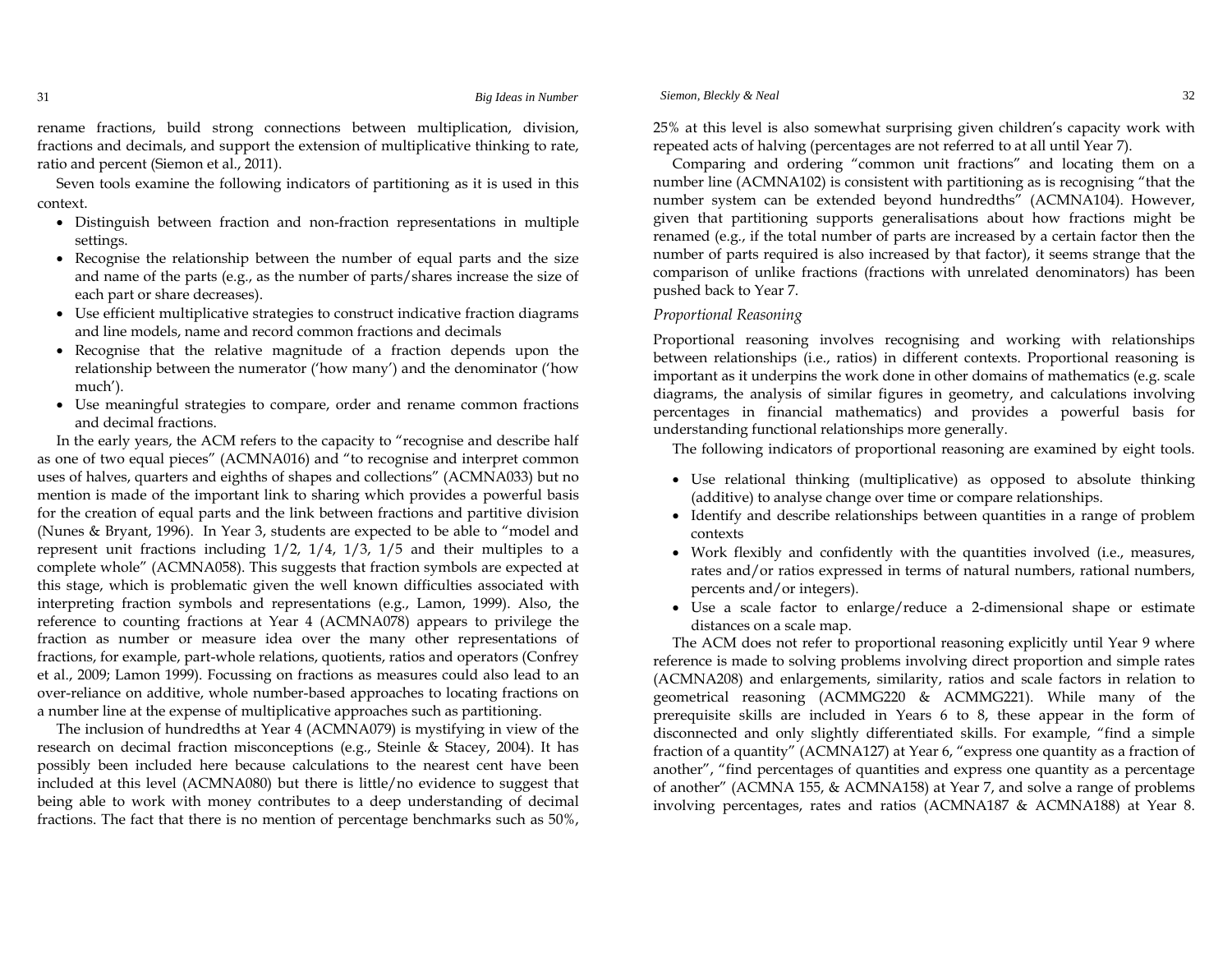33

Importantly, there is nothing to suggest how these skills relate to one another or their rich connections to multiplicative thinking more generally.

#### *The Verdict*

While it is still early days and it remains to be seen how educational systems and schools will work to bring the ACM to fruition, the casual reader could be forgiven for thinking that the ACM is just a thinner version of existing State and Territory mathematics curricula. The big ideas described here are not entirely absent from the ACM but they are not visible in ways that might provide "a powerful transformational force for deepening teacher knowledge for teaching mathematics and energising practice over time" (Siemon, 2011b, p. 68).

The proficiencies which value conceptual understanding alongside procedural fluency as well as mathematical reasoning and problem solving, offer some potential to 'connect the dots' but the description of these at each year level is very brief and it will require a significant commitment to teacher professional learning to achieve this. Recent experience points to the benefits of focussing on the big ideas and using these as an organising frame to target teaching to learning needs and improve student outcomes. Some of this experience is reported in what follows.

# **Working with the Big Ideas in Number**

The following cases illustrate how the *Assessment for Common Misunderstandings* materials have been used in South Australia and Tasmania to promote teacher professional learning and inform teaching practice. The teacher's names have been used with permission and their quotes are included in italics to distinguish the teacher voice from other quotes included in the chapter.

#### *The South Australian Experience*

In August 2009 the South Australian Department of Education and Children's Services [DECS] introduced the Literacy and Numeracy National Partnership [LNNP] project which placed 14 Numeracy Coaches in primary schools. This initiative was funded through the Australian Government's Smarter Schools National Partnership. The Numeracy Coaches are each based in one or two schools and work with teachers and school leaders to improve numeracy outcomes across the school. Coaches are supported by an intensive professional learning program focussing predominantly on the skills of coaching, mathematical pedagogical content knowledge, working with student achievement data, and whole school improvement.

The *Assessment for Common Misunderstanding* materials were used with permission from DEECD as the basis for the coaching initiative and coaches were provided with a hard copy of these materials which were referred to as the *Big Ideas*  *in Number*. Extensive professional learning on the big ideas was provided to the numeracy coaches who then worked in their schools with teachers to implement these ideas and strategies in their classrooms. As part of the LNNP evaluation, coaches were interviewed about the impact and outcomes of the project. The following examples are illustrative of their feedback.

Brianna is the LNNP Numeracy Coach at a rural primary school and she has been working closely with Emily and her Reception/Year  $1 \frac{R}{1}$  class on the big idea of Trusting the Count. Previously Emily had a strong focus on children being able to count and match number symbols to collections and number names. She now recognises that this was important but not enough. She believes that the increased emphasis on developing children's deep understandings of the numbers 0 to 9 and particularly their part-part-whole understanding (i.e., that seven is five and two, three and four and so on), has paid dividends as children can work flexibly with numbers from the earliest years. Her children don't just learn what seven is but also how to break seven into its parts and put them back together again!

In this class Emily and Brianna have used a wide range of materials, such as subitising cards, ten frames, dice, and clothes lines to develop understanding. They have also explored electronic technologies like Bee Bots, Interactive whiteboards and iPods to support learning. The children program Bee Bots to move a given number of steps along a number line, guessing where it will end up or matching the numeral to the number line position. They talk about 'how many more steps to ten'. They develop their understanding of doubles by playing a doubles dice game on the interactive white board. In this game a die is 'rolled' and the outcome displayed on the board. The children have to double the number rolled and then select the answer from a line of numbers from 1 to 12. They get one point for each correct answer and have a time limit of 60 seconds to get the highest score they can. Emily then records this score for each child to map their improvement over time. Some of the children can double and find the answer in the line up so quickly that visiting adults can't match the student's score. The iPod Touches have been a really big hit with the children. They have quickly mastered the navigation and use of the visual menus. Emily and Brianna have found some age appropriate iPod apps that focus on early number skills and they continue to look for more.

Over the time that Emily has been working with the big ideas in number she has learnt a lot about how children learn number concepts. She expresses her own learning as,

I am able to make the learning more hands on and by watching children engaged in learning activities I can often 'see' what they are thinking. I have a better grasp of what I'm looking for and my own understanding of conceptual development in the number strand continues to grow. I can now target children's learning more accurately to their needs so there is less maths time wasted.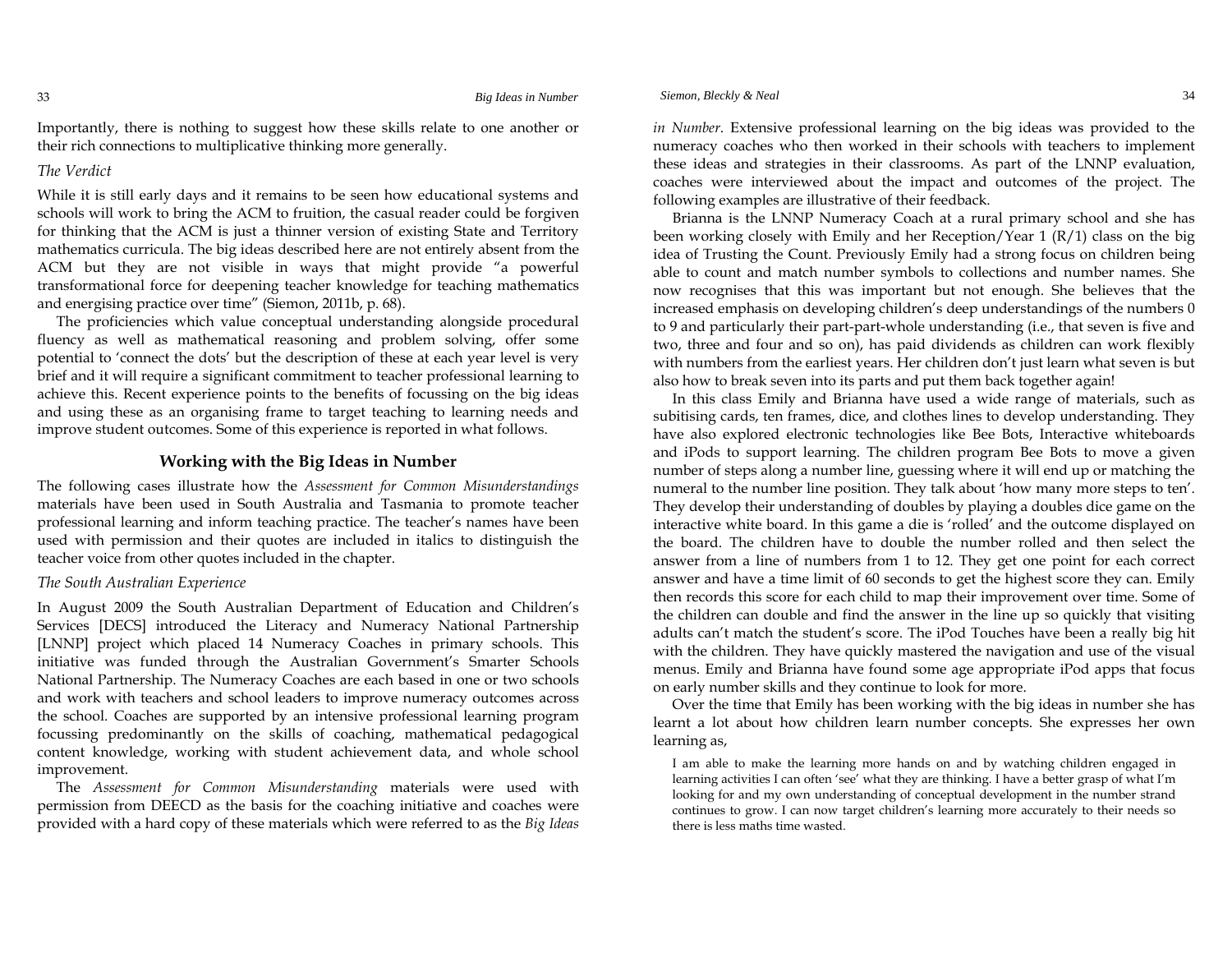Madeline, also working with numeracy coach Brianna, found the big ideas really helped her to change her approach to teaching multiplication facts to her Year 3/4 class. She now emphasises a strategies approach rather than relying on rote learning – the students know, for example, that 5 times a number is 'half of ten of it' or that to find three times a number they can double the number then add on the original number. Madeline has talked with many of the parents to explain this new approach and says that once she explains the thinking behind a strategies approach to the multiplication facts and the benefits for student learning the parents are very supportive. This focus on strategies in the learning of multiplication facts is consistent with the way that Madeline now encourages students to explain their thinking in maths more generally. For example, her class do a short subitising activity each day and then explain how they partitioned the numbers to find the total. Depending on the way that the objects are arranged students might see 8 objects as 'a three and a five' or 'two fours' or 'two threes and a two'. Students share their strategies and soon appreciate that numbers are not fixed, they can be broken apart and put back together again and that there are lots of ways to do this. This understanding flows into strategies for mental addition so that for example, 18 + 27 could be  $18 + 30 - 3$  or  $18 + 2 + 25$  depending on which mental image is more powerful for the individual student.

Madeline uses the Big Ideas in Number diagnostic tools regularly to identify gaps in student learning. Previously, she says, some children were able to 'hide' or bluff their way along – they appeared to be learning or at least they didn't stand out as not learning. When using one of the diagnostic tools however students cannot bluff their way through, she knows what they do or do not understand. Madeline finds the Advice section particularly helpful to ensure that she focuses new learning appropriately for each student.

Madeline has reflected back on her introduction to the Big Ideas and says that she initially found the new language, terms like subitising, renaming, trusting the count, quite daunting but with Brianna's help she persevered. She now finds it easier to have discussions with colleagues because if they talk about 'renaming' for example they all know what is meant. The students too have enjoyed playing around with new language. For example, when working on place value the students really enjoyed playing with the language and using made up names like 'onety-one, onety-two' and so on.

As an early career teacher Madeline has found working on the Big Ideas in Number with the support of a Numeracy Coach to be a huge boost to her confidence as a teacher of mathematics. In her first year of teaching in 2009 she worried that her lack of confidence with maths would spill over into the learning of her students. Now she says,

#### *Siemon, Bleckly & Neal* 36

I'm so glad I have worked with the Big Ideas in Number as a young teacher and that it is now becoming second nature. When I started teaching I moved on too quickly without really building strong foundations of understanding. I can now look at the child not just the curriculum. I can target learning to my students' needs not just teach Year 3 or Year 4. I started off dreading maths but now I enjoy teaching maths more than anything.

Guy is an experienced teacher in a metropolitan primary school with a Year 5/6 class. Guy and Chris, the Numeracy Coach, have been working together on the Big Ideas since late 2009 and over this period they have used the diagnostic tools and advice and introduced the students to a range of learning games and activities designed to build on students' immediate learning needs.

Over time they have developed many other activities that have spring-boarded from the original advice. One of these is using the additive strategies cards (see Figure 1 below) that are projected on the smart-board.

| $33 \mid 18$ |  |              | $?$   12 |
|--------------|--|--------------|----------|
| $22 \mid ?$  |  | $12 \mid 48$ |          |

*Figure 1.* Additive strategies cards (adapted from Siemon, 2006)

Students record their answers and the way they worked it out. They then share their strategies (e.g., doubling, near doubles, make to the nearest ten, number splitting and compensating) and discuss the relative efficiency of each. Teachers and students invent new and interesting variations of these 4 square problems and as students become more efficient the problems become more difficult!

Since working with the big ideas Guy has placed more emphasis on children talking about their maths learning and recording their thinking in as many ways as possible. This approach helps develop mathematical language but also as students learn about successful approaches from their peers they increase their flexibility in working with number. He has implemented a range of classroom strategies and protocols to support this emphasis. One example is the use of a laminated A3 sheet on which the students record their thinking in words, symbols or diagrams. As this work is easily changed or erased students are more inclined to write and record than they are on paper or in a maths book. The students can hold up their laminated sheets to help explain their thinking to other students and discuss the accuracy and efficiency of their strategies.

Chris and Guy have used some of the Big Ideas in Number diagnostic tools as whole class or group activities. For example, an activity they use is called Thinking Strings where a student or teacher randomly places a line of magnetic base 10 blocks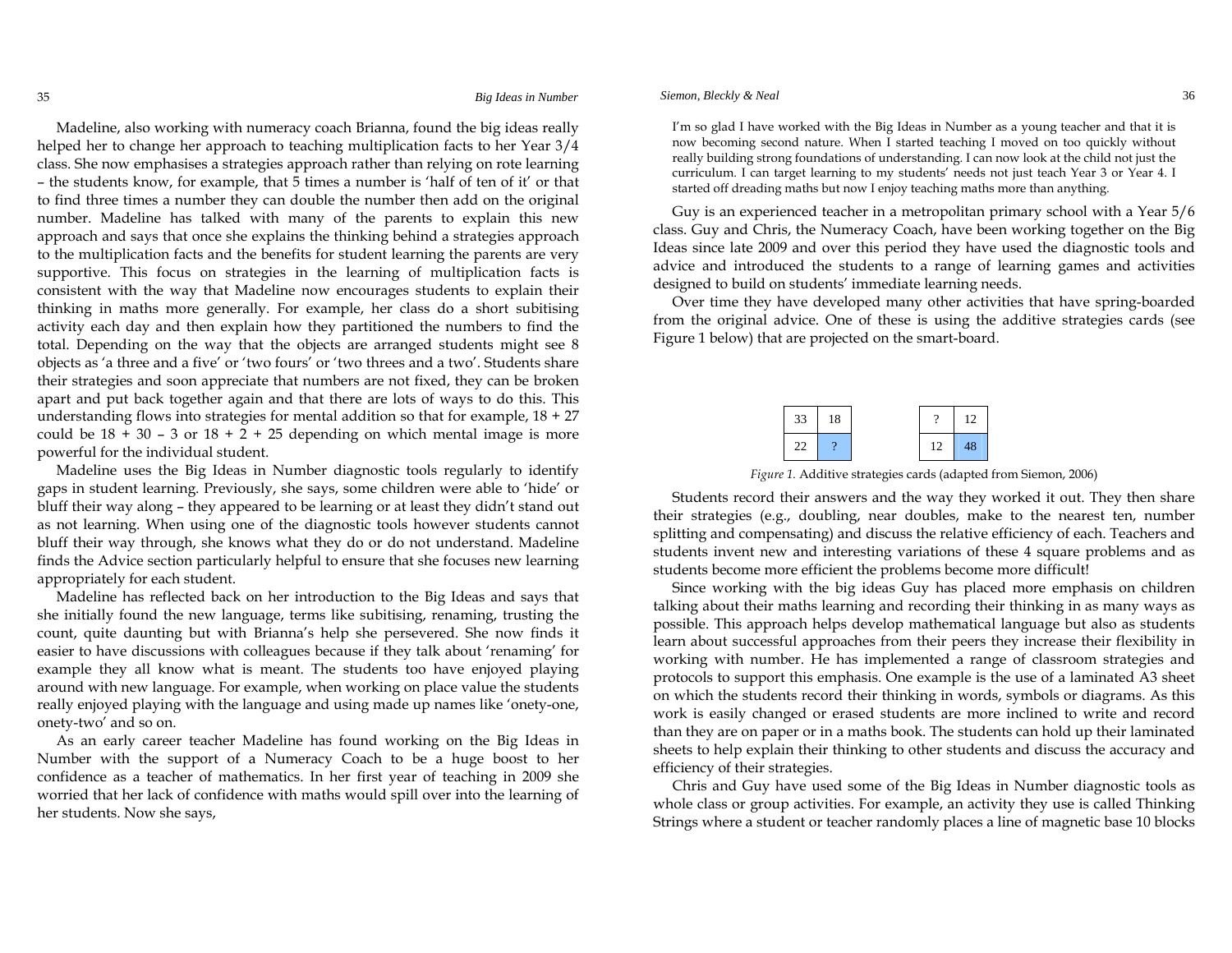on the white board as shown. Students then count on in place value parts and record their thinking as shown in Figure 2.

200 240 243 443 445 465 565

#### *Figure 2.* Use of thinking strings and base 10 blocks

When students are involved in these activities Chris and Guy have opportunities to sit with individual students, observe their responses, probe their thinking and give immediate constructive feedback.

In working with the language of the *Big Ideas in Number*, Guy and Chris have become aware that for many students talking about mathematics strategies and learning is difficult. These students need explicit scaffolding and support to develop their mathematical vocabulary and the confidence to use it in front of their classmates.

#### *The Tasmanian Experience*

Over the past two years interest in improving student outcomes in mathematics has grown in many Tasmanian schools. Professional learning focusing on the big ideas in number (Siemon, 2006) was seen by the Tasmanian Department of Education as a means of focusing teachers' attention on what is important and to encourage school communities to recognise the importance of developing strong foundations in number for all strands of the mathematics curriculum.

Teachers and school mathematics leaders from all parts of the state have participated in professional development workshops and there has been a very high level of take up of the *Assessment for Common Misunderstandings* materials sourced and used with permission from DEECD.

Many teachers have been surprised about the misunderstandings their students have and they have realised the gaps in student understanding which have contributed to poor performance in NAPLAN and other assessments. For example, Maree who teaches a grade 5/6 class realised that some of her students could not subitise small collections (ACMNA003) and solved all numerical problems by counting by ones. This gave her valuable information about where to target her teaching with this group of students. Using a flip camera she was able to capture some students while they were assessed using the Trust the Count assessment tool and the video footage has been used in several professional learning sessions to help other teachers unpack the assessment tools and to realise that they too may have students who struggle with ideas well below where they might expect them to be in an upper primary class.

Amanda who teaches grade 5/6 found that she had students who struggled with early ideas in place value. She used the place value tools to probe student understanding and the advice from the website to differentiate instruction to address the student's learning needs. Teaching groups were formed to target intervention and pre and post testing showed significant gains in student understanding.

Similarly, school mathematics leaders Pam and Sylvia from a large primary school note that:

The big ideas provide our teachers with a focus on the important ideas in mathematics. The big ideas leave no doubt about what is sequentially important for students to know and understand. They stress the importance of building mental images and visualising concepts. The focus is on hands-on learning that promotes deep understanding of maths concepts and on building the language of maths. The Assessment for Common Misunderstandings tools are being developed into kits and will support teachers in assessing students but will also provide teachers with a "where to next?' for planning for learning. The big ideas will underpin our whole school approach document in conjunction with the Australian Curriculum.

With the decision to fully implement the ACM in 2012 in all Tasmanian Schools it became obvious that teachers need good pedagogical content knowledge and access to assessment tools which support their curriculum decision-making in response to student learning needs.

Curriculum-related assessment information is required for a detailed analysis of students' learning needs. These kinds of data are more useful for the purposes of diagnosing students' learning needs than assessments focused more on identifying normative achievement, but not related to the curriculum (Timperley, 2009, p. 22)

As a consequence, in 2011, 11 schools in one geographic region of the state used the big ideas in number and data derived from the associated tools to focus teacher professional learning on meeting student learning needs. The best evidence synthesis of effective professional learning for teachers (Timperley, 2007) was used as a foundation for the project. Teachers adopted an inquiry approach to their teaching and professional learning based on identified student needs and data, not generic professional learning based on what the Tasmanian Department of Education might *think* teachers need. This approach was framed by an adaptation of Timperley's (2009) teacher inquiry and knowledge-building cycle (see Figure 3) on the grounds that while high quality assessment is valuable, "much more is needed to improve teaching practice in ways that have a substantive impact on student learning" (p. 21).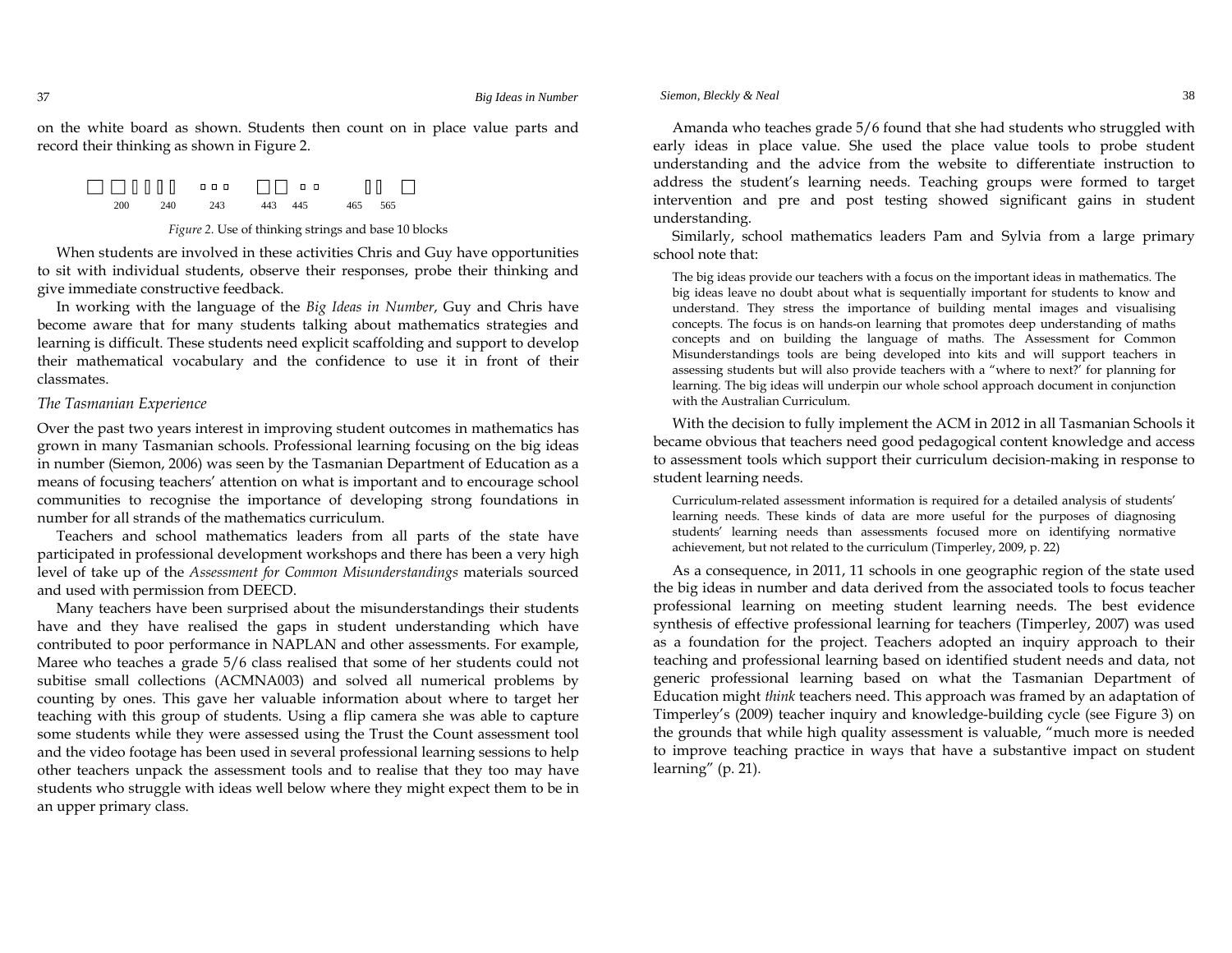

Fig*ure* 3. Teacher inquiry and knowledge building cycle (adapted from Timperley, 2009)

the project worked with school-based lead teachers and external facilitators to engage in data-driven conversations to determine professional learning needs and teaching focus. The big ideas framework and associated assessment tools enabled teachers to go beyond the data they may have gathered from other sources (e.g., NAPLAN) to delve into student misconceptions in number and use the advice to teach in richer, more focussed and intentional ways (e.g., see Figure 4). Project schools were provided with a full set of the tools and teachers involved in



39



*Figure 4.* Children working with ten-frames and bead strings.

#### *Siemon, Bleckly & Neal* 40

This work will be invaluable in building teacher capacity to focus assessment and teach for the depth and understanding which is a key pedagogical underpinning of the mathematics curriculum, for example, *"*it is preferable for students to study fewer aspects in more depth rather than studying more aspects superficially" (National Curriculum Board, 2009, p. 14)*.* This will also help teachers become more aware of the finer detail of the key ideas underpinning the content descriptors in the ACM which are often very broad and open to interpretation. As stated in the *Shape of the Australian Curriculum: Mathematics* (National Curriculum Board, 2009), "teachers can make informed classroom decisions interactively if they are aware of the development of key ideas" (p. 14).

John, who is a facilitator/coach in the project and a former secondary mathematics teacher, confirms this view when he says:

the big ideas have focused my thinking around the sequential development of ideas. To address the diverse ability range of our students, teachers need to understand how mathematical concepts are developed and teachers need to be supported to translate this into improved classroom practice.

His colleague Wendy, with a background in Early Childhood education concurs when she reflects on how her work has altered since she has focused on big ideas in number:

Now that I have a deeper understanding of [the] big ideas it has made me more aware of the possible misunderstandings that children can have in key areas of number. A huge change in my thinking was realising that as an ECE classroom teacher that I hadn't been taking children back far enough when designing intervention programs. It was a struggle to get them to learn and apply strategies and when faced with solving problems they would always count on in ones.

This has impacted greatly on my messages to ECE teachers now:

- Spend more time developing mental images especially with subitising tasks (it is crucial...then hopefully we won't have children in Grade 6 and beyond still counting on in ones!)
- Teachers of Grade 1 and Grade 2 should spend more time on and give children more opportunities for developing Place Value concepts...Counting collections and recording the number, bundling etc

As teachers involved in this project further explore the ACM and its focus on the four proficiencies, there is potential for re-visiting the big ideas in number in new and exciting ways, emphasising the explicit teaching focus for teachers and the importance of tasks that are selected to focus on both content descriptors and proficiencies.

Tasmanian schools have seen the potential of teacher professional learning based on in-depth knowledge of student understanding of key ideas in number. The big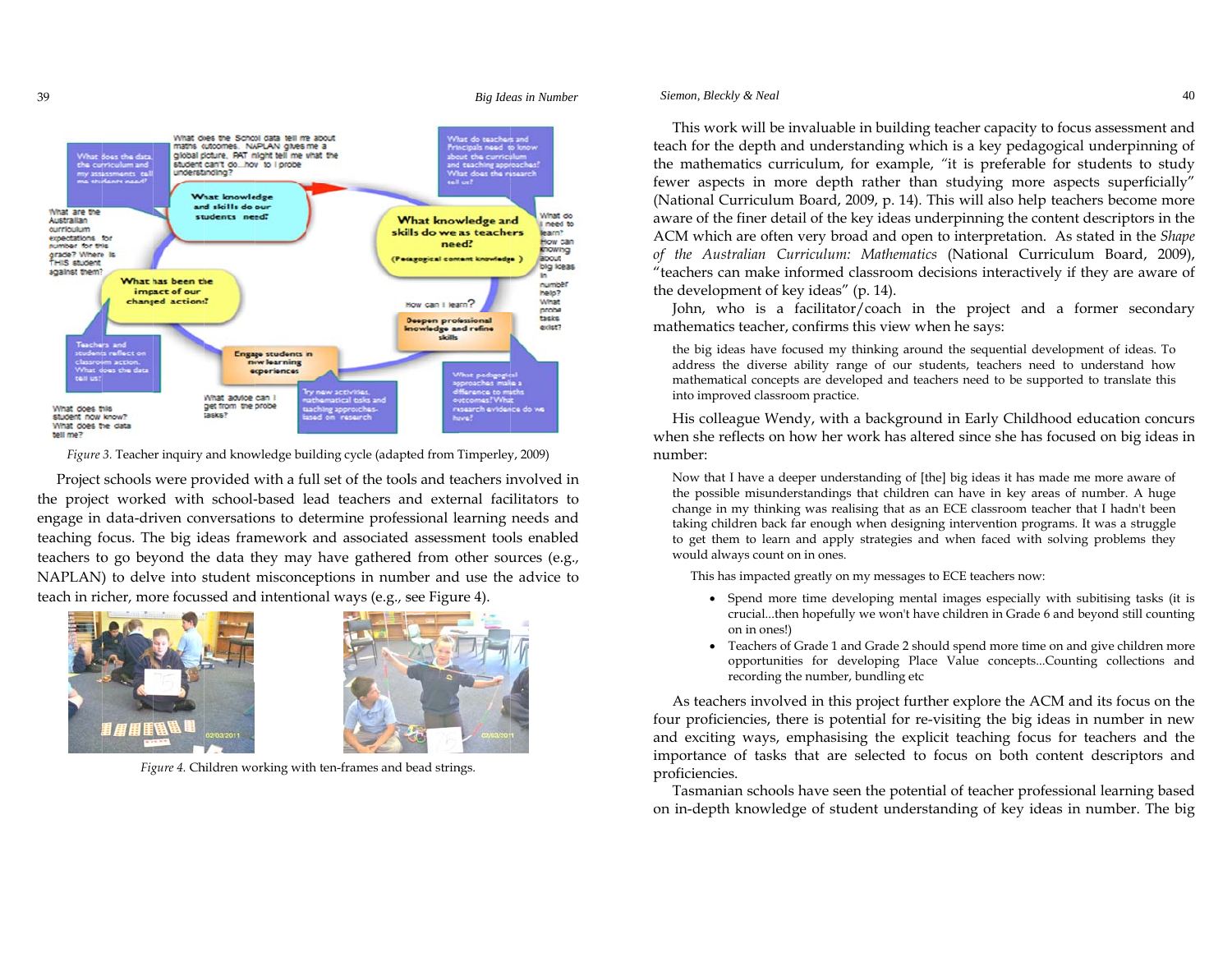41

ideas in number provide a valuable framework for exploring questions such as "what is important?" "What will give us the greatest leverage in improving student outcomes?" Indeed, these big ideas are influencing our small state and engaging teachers in new learning for themselves and their students!

### **Conclusion**

This chapter considered why big ideas have become a focus of attention in recent years in relation to the teaching and learning of mathematics and the design of school mathematics curriculum. It was suggested that this is a response to evidence from international assessments and large-scale numeracy research projects that many students in the middle years lack the depth of knowledge needed to critically apply mathematics. A focus on 'big ideas' and the links between them is needed to highlight key ideas and strategies at different levels of schooling, thin-out the overcrowded curriculum, and help deepen teacher knowledge and confidence to support more targeted teaching approaches. This is particularly the case for Number which has been shown to be the area most responsible for the range in mathematics achievement in the middle years.

Not everyone will agree with the notion of big ideas presented here, that is, as important organizing frames for thinking about and working with mathematics without which student progress in mathematics will be seriously impacted. This view motivated the choice of the big ideas in number used to inform the design of the *Assessment for Common Misunderstandings* materials, five of which are considered in the chapter, namely, trusting the count, place-value, multiplicative thinking, partitioning, and proportional reasoning. While these provided a useful lens to examine the ACM it would be naïve to think that a national mathematics curriculum could be organised in terms of these big ideas. Curricula serve many purposes and have many audiences but it is not unreasonable to suggest that in implementing the ACM and thinking about the type of professional learning needed to support a 21st century mathematics curriculum, serious consideration be given to these overarching themes and how these relate to and help connect the many seemingly disjointed behaviours that inevitably have to be listed in a document such as the ACM.

 The South Australian and Tasmanian experiences of using the tools to inform and better target teaching practice indicate that a focus on the big ideas in Number 'works'. 'It's not rocket science' - teacher feedback on the use of the tools report significant improvements in student engagement and progress where student learning needs in relation to a small number of 'really big ideas' in Number are more accurately identified and the teaching is more closely targeted to meeting those needs.

#### **Acknowledgement**

The authors would like to acknowledge Claudia Johnstone who read earlier versions of this chapter and provided valuable feedback.

#### **References**

- Askew, M. (1999). It ain't (just) what you do: Effective teachers of numeracy. In I. Thompson (Ed.), *Issues in teaching numeracy in primary schools*. Buckingham, UK: Open University Press.
- Australian Association of Mathematics Teachers. (2009, May). *School Mathematics for the 21st Century. Discussion paper*. Adelaide: AAMT
- Australian Curriculum, Assessment and Reporting Authority [ACARA]. (2011). Australian Curriculum: Mathematics. Retrieved from

http://www.australiancurriculum.edu.au/Mathematics/Rationale

- Australian Education Council. (1991). *A National statement on mathematics for Australian schools.* Carlton, Vic: Curriculum Corporation
- Bond, T. & Fox, C. (2001). *Applying the Rasch model: Fundamental measurement in the human sciences*. Mahweh, NJ: Lawrence Erlbaum Associates
- Callingham, R. (2011, July). Mathematics assessment: Everything old is new again? In J. Clark, B. Kissane, J. Mousley, T. Spencer & S. Thornton (Eds.), *Mathematics: Traditions and practices,* Proceedings of the 23rd Annual Conference of the Mathematics Education Research Group of Australasia, (pp. 134‐141). Alice Springs: MERGA.
- Charles, R. (2005). Big ideas and understandings as the foundation for elementary and middle school mathematics. *Journal of Education Leadership, 7(*3), 9‐24.
- Clarke, D. M., & Clarke, B. A. (2002). Challenging and effective teaching in junior primary mathematics. In M. Goos & T. Spencer (Eds.), *Mathematics: Making waves* Proceedings of the 19th Biennial Conference of the Australian Association of Mathematics (pp. 309‐318). Adelaide: AAMT.
- Clarke, F. & Kamii, C. (1996). Identification of multiplicative thinking in children in grades <sup>1</sup>‐ 5. *Journal for Research in Mathematics Education, <sup>27</sup>*(1), <sup>41</sup>‐51.
- Clements, D. & Samara, J. (2007). Early childhood mathematics learning. In F. Lester (Ed.), *Second Handbook of Research on Mathematics Teaching and Learning* (pp. 461‐556). Charlotte, NC: Information Age Publishing.
- Commonwealth of Australia (2008, May). *National Numeracy Review Report*. Commissioned by the Human Capital Working Group. Canberra, Commonwealth of Australia.
- Confrey, J., Maloney, A., Nguyen, K., Mojica, G. & Myers, M. (2009). Equipartitioning/splitting as a foundation for rational number reasoning using learning trajectories. In M. Tzekaki, M. Kaldrimidrou & C. Sakondis (Eds.). *Proceedings of the 33rd Conference of the International Group for the Psychology of Mathematics Education*, Vol. 2, pp. 345‐352.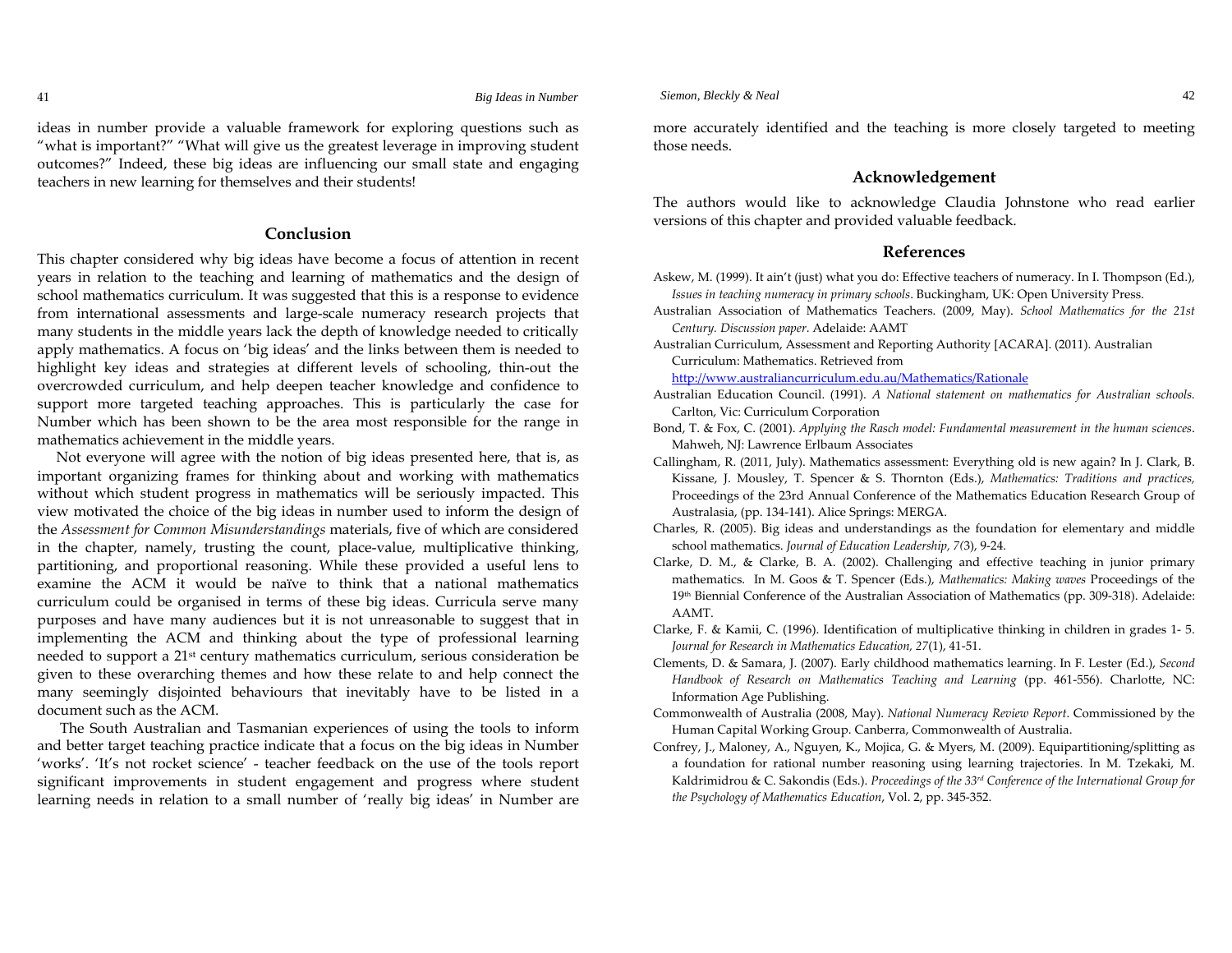Hattie, J. (2003, October) *Teachers make <sup>a</sup> difference. What is the research evidence?* Paper presented to the annual research conference of the Australia Council for Education Research, Melbourne: ACER. Retrieved from <u>http://www.acer.edu.au/documents/RC2003\_Proceedings.pdf</u>

Killion, K., Steffe, L. & Stanic, G. (1989). Children's multiplication. *Arithmetic Teacher*, 1(37), 34‐36.

- Kuntze, S., Lerman, S., Murphy, B., Kurz‐Milcke, E., Siller, H. & Winbourne, P. et al. (2009). *Awareness of big ideas in mathematics classrooms – ABCmaths Progress repor<sup>t</sup>* (public part). Ludwigsburg University of Education, EACEA.
- Lakoff, G. (1987). Cognitive models and prototype theory. In U. Neisser (Ed.) *Concepts and conceptual development* (pp. 63‐100). Cambridge University Press: Cambridge
- Lamon, S. (1999). *Teaching fractions and ratios for understanding – Essential content knowledge and instructional strategies for teachers*. Mahwah, NJ: Lawrence Erlbaum Associates.
- Ma, L. (1999). *Knowing and teaching elementary mathematics: Teachersʹ understanding of fundamental mathematics in China and the United States.* Mahwah, N.J.: Lawrence Erlbaum.
- McIntosh, A. & Dole, S. (2004). *Mental computation: A strategies approach*. Hobart: Department of Education Tasmania.
- Ministerial Council on Education, Employment, Training and Youth Affairs (2008). *The Melbourne Declaration on Educational Goals for Young Australians.* Melbourne: MCEETYA.
- National Mathematics Advisory Panel. (2008). *Foundations for success: Final repor<sup>t</sup> of the National Mathematics Advisory Panel*. Washington: US Department of Education. Retrieved from http://www.ed.gov/MathPanel
- National Council of Teachers of Mathematics. (2000). *Principles and standards for school mathematics*. Reston, VA: NCTM.
- National Curriculum Board. (2009). *Shape of the Australian Curriculum: Mathematics*. Melbourne: Commonwealth of Australia. Retrieved from <u>http://www.acara.edu.au/publications.html</u>

Nunes, T. & Bryant, P. (1996). *Children doing mathematics*. Oxford, UK: Blackwell

- Ontario Ministry of Education. (2006). *Number sense and numeration, Grades <sup>4</sup> to <sup>6</sup>*, Vols. <sup>1</sup>‐6. Toronto: Ontario Department of Education. Retrieved from http://www.eworkshop.on.ca/edu/resources/guides/NSN\_vol\_1\_Big\_Ideas.pdf
- Ross, S. (1989). Parts, wholes, and place value: A developmental view. *Arithmetic Teacher* , 36, <sup>47</sup>‐ 51.
- Siemon, D. (2006). *Assessment for Common Misunderstandings Materials*. Prepared for and published electronically by the Victorian Department of Education and Early Childhood Development. Retrieved from

http://www.education.vic.gov.au/studentlearning/teachingresources/maths/common/default.h tm

- Siemon, D. (2011a). *Developmental maps for number <sup>P</sup>‐10*. Materials commissioned by the Victorian Department of Education and Early Childhood Development, Melbourne.
- Siemon, D. (2011b). Realising the big ideas in number Vision impossible? *Curriculum Perspectives, 31*(1), 66‐69.
- Siemon, D., Beswick, K., Brady, K., Clark, J., Faragher, R., & Warren, E. (2011). *Teaching Mathematics: Foundations to the middle years.* Melbourne: Oxford University Press.
- Siemon, D., Breed, M., Dole, S., Izard, J., & Virgona, J. (2006). *Scaffolding Numeracy in the Middle Years – Project Findings, Materials, and Resources*, Final Report submitted to Victorian Department of Education and Training and the Tasmanian Department of Education, Retrieved from <u>http://www.eduweb.vic.gov.au/edulibrary/public/teachlearn/student/snmy.ppt</u>
- Siemon, D., Enilane, F. & McCarthy, J. (2004). Supporting Indigenous studentsʹ achievement in numeracy. *Australian Primary Mathematics Classroom*, *<sup>9</sup>*(4), 50‐53.
- Siemon, D., Virgona, J. & Corneille, K. (2001). *The Final Report of the Middle Years Numeracy Research Project: <sup>5</sup>‐9.* Retrieved from

http://www.eduweb.vic.gov.au/edulibrary/public/curricman/middleyear/MYNumeracyResear chFullReport.pdf

- Smith, J. & Thompson, P. (2007). Quantitative reasoning and the development of algebraic reasoning. In J. Kaput, D. Carraher, & <sup>M</sup> Blanton (Eds.), *Algebra in the early grades* (pp. 95‐132). New York: Erlbaum.
- Steffe, L. P., Cobb, P., & von Glasersfeld, E. (1988). *Young children<sup>ʹ</sup><sup>s</sup> construction of arithmetical meanings and strategies*. New York: Springer‐Verlag.
- Steinle, V. & Stacey, K. (2004). A longitudinal study of students' understanding of decimal notation: An overview and refined results. In I. Putt, R. Farragher & M. MacLean (Eds.), *Mathematics Education for the third millennium: towards 2010. Proceedings of the 27th annual conference of the Mathematics Education Research Group of Australasia* (pp. 541‐548).Townsville: MERGA.
- Thomson, S., de Bortoli, L.,Nicholas, M., Hillman, K., Buckley, S. (2011) *Challenges for Australian Education: Results from PISA <sup>2009</sup>*. Camberwell, VIC: Australian Council for Educational Research.
- Timperly, H. (2007) *Teacher Professional Learning and Development: Best Evidence Synthesis Iteration (BES).* Retrieved from http://www.educationcounts.govt.nz/publications/series/2515/15341
- Timperley, H. (2009, August). *Assessment and student learning: Collecting, interpreting and using data to inform teaching.* Presentation to the Annual Research Conference of the Australian Council for Educational Research, Perth. Retrieved from

http://research.acer.edu.au/research\_conference/RC2009/17august/20/

- Vergnaud, G. (1983). *Multiplicative structures*. In R. Lesh & M. Landau (Eds.), Acquisition of mathematics concepts and processes (pp. <sup>127</sup>‐173). New York: Academic Press
- Vincent, J. & Stacey, K. (2008). Do mathematics textbooks cultivate shallow teaching? Applying the TIMSS Video Study criteria to Australian eighth‐grade mathematics textbooks. *Mathematics Education Research Journal, 20*(1), 81‐106.
- Willis, S. (2002). Crossing Borders: Learning to count. *Australian Educational Researcher, <sup>29</sup>*(2), 115‐ 130.

43